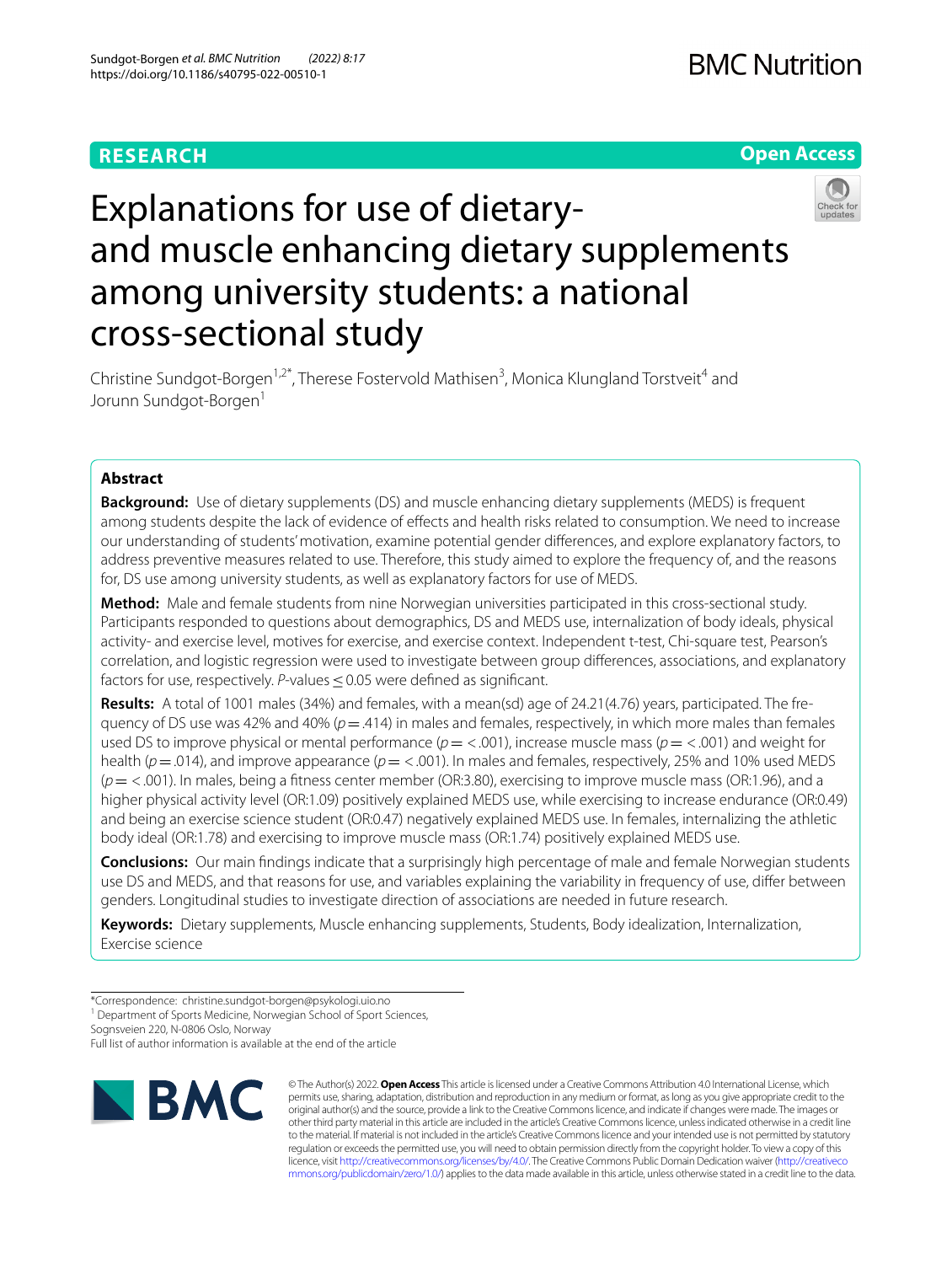### **Background**

#### **Dietary supplement use among university students**

Dietary supplements (DS) are generally defned as products which are orally consumed and aim to supplement one's diet [[1\]](#page-8-0). Studies show that higher education level is associated with more DS use compared to lower education level  $[2-4]$  $[2-4]$ . In fact, 43–80% of male and female American, Australian, and Canadian university students report use of DS, with use of vitamins/minerals, muscle enhancing dietary supplements (MEDS) (such as protein, creatine, amino acids), weight loss supplements, and herbs, being the most commonly reported [[2,](#page-8-1) [5](#page-8-3)[–9](#page-8-4)]. The most frequently reported reason for use is related to health promotion, followed by providing more energy, enhancing sport performance, and appearance improvement  $[2, 5, 9-11]$  $[2, 5, 9-11]$  $[2, 5, 9-11]$  $[2, 5, 9-11]$  $[2, 5, 9-11]$  $[2, 5, 9-11]$  $[2, 5, 9-11]$ . DS use among university students is associated with higher levels of physical activity, and lower body mass index (BMI) [[5,](#page-8-3) [6](#page-8-6), [9](#page-8-4), [12,](#page-8-7) [13](#page-8-8)], and most studies report no gender diference in frequency of use [[5,](#page-8-3) [6](#page-8-6), [11,](#page-8-5) [13](#page-8-8), [14](#page-8-9)].

The high frequency of DS use among students exists despite the scarce evidence on the efficacy and acute and long-term health efects from using such supplements  $[15]$  $[15]$ . This is a concern as public health guidelines do not include the use of DS, and use might therefore potentially increase the risk of an intake above the safety limits of various nutrients [\[16](#page-8-11)]. MEDS especially, have gone through poor quality control and have been found harmful due to contamination of illegal substances [\[17](#page-8-12), [18\]](#page-8-13). Use of MEDS is also worrying because it is related to body image issues [\[19](#page-9-0)], which has been related to increased stress level and reduced quality of life in youth [[20\]](#page-9-1) and to reduced mental health in university students [[21\]](#page-9-2).

### **The athletic body ideal and muscle enhancing dietary supplements**

Unfortunately, especially within the marketing of MEDS, there is a strong idealization of extreme athletic bodies which facilitates internalization of these unhealthy and unrealistic ideals. Internalization of this specifc ideal has been found to increase upward appearance comparison and body dissatisfaction in undergraduate males [[22\]](#page-9-3) and females [[23](#page-9-4)] and might strengthen the perceived need to use supplements to obtain the internalized body type. In fact, studies on adolescents show that frequent users of MEDS are characterized by high scores on internalization of the athletic body ideal [\[24](#page-9-5)[–26](#page-9-6)].

Parallel to the increased focus on the athletic body as a health ideal, the prevalence of older adolescents [[27](#page-9-7)] and young adults [\[28](#page-9-8)] being a member at a ftness center has exploded. The fitness center environment is associated with pressure to comply with the athletic body ideal [\[21,](#page-9-2) [29](#page-9-9), [30\]](#page-9-10). Also, ftness centers sell MEDS and are believed to stimulate use among members [[31\]](#page-9-11). In support of this, studies have found that Norwegian adolescents [[24\]](#page-9-5), and American and Brazilian adults [[31](#page-9-11), [32\]](#page-9-12), who were members at a fitness center, are frequent users.

Studies have also found that male and female students representing health related study programs report less use of DS in general compared to students in nonhealth related programs [\[7](#page-8-14), [9,](#page-8-4) [33](#page-9-13)], while others fnd the opposite [[10,](#page-8-15) [11,](#page-8-5) [13,](#page-8-8) [34\]](#page-9-14). However, previous studies have not focused on the use of MEDS, and students attending health focused exercise science study programs have not been included into studies comparing the infuence of study program on DS use. Due to their health-, physical exercise-, and performance focused educational background, one might argue that exercise science students' attitudes and behaviors related to MEDS would difer from those of other health-and non-health related-students.

Due to the potential physical and mental health risk of using DS in general, continuous tracking to evaluate trends in DS use among students, seems important. Studies on Nordic students are lacking, and further investigation of gender diferences is needed. Finally, to our knowledge, no studies have investigated whether internalization of the athletic body ideal, being a ftness center member, or being an exercise science student or not, might be explanatory factors for the use of MEDS among university students.

Therefore, this study aimed to explore 1) the frequency of, and 2) the reasons for DS use among male and female university students. We also aimed to 3) explore the frequency of and identify variables explaining the variability in frequency of MEDS use, specifcally evaluating internalization of body ideals, exercise context (i.e., participating in organized sports or being a ftness center member), study program (being an exercise science student or not), physical activity and exercise level, and motives for exercise, in both male and female university students.

### **Method**

### **Study design**

This study is a part of a large cross-sectional study where the overall aim was to explore the level and associations of body appreciation, body appearance pressure, body image related mental health constructs, physical activity and exercise level, and DS use in Norwegian university students [[21\]](#page-9-2). Data on demographics, diferent aspects of DS use, physical activity and exercise, and internalization, are included in this current study.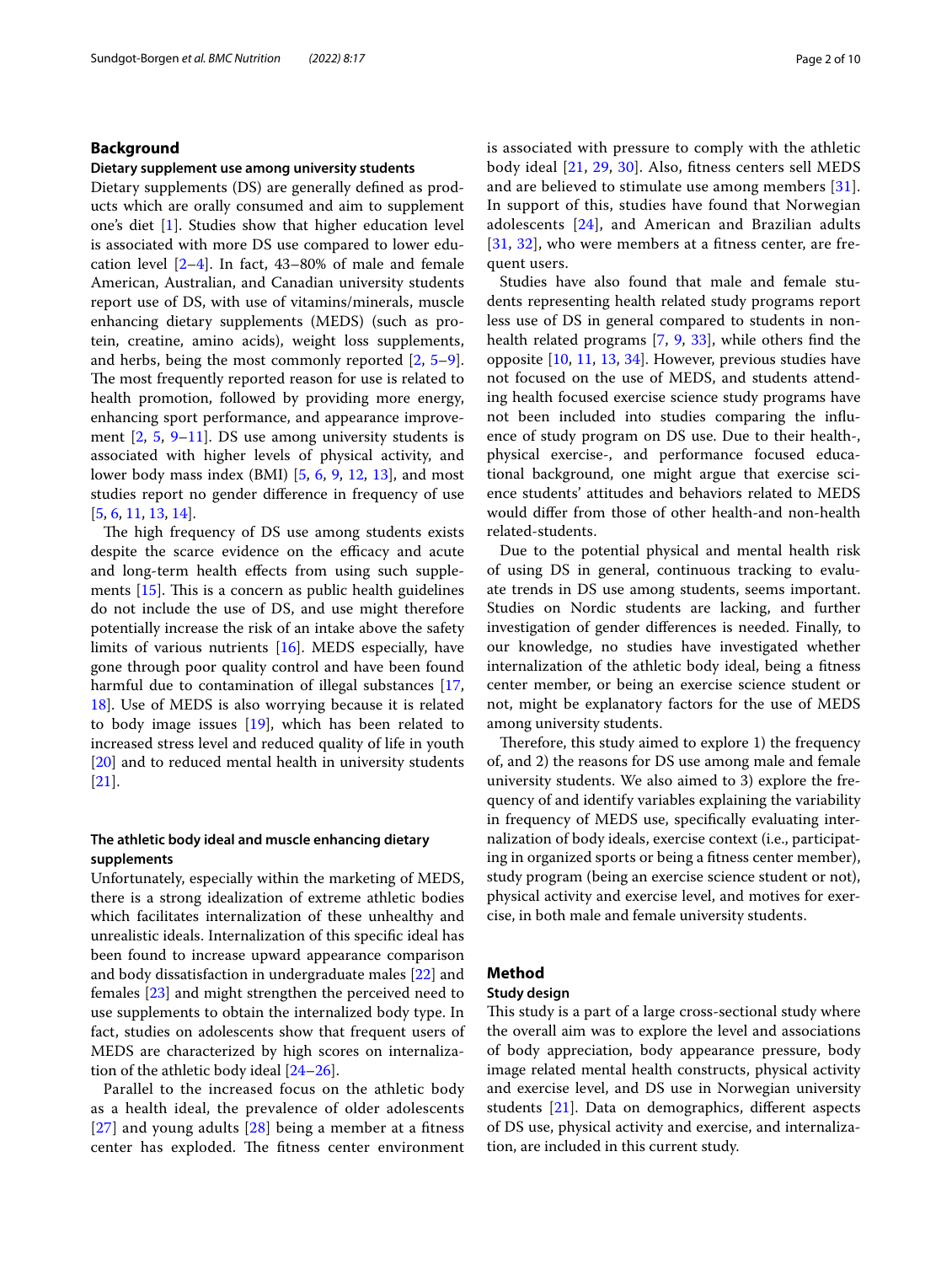### **Participants**

To achieve good representability of both exercise science, and non-exercise science students in Norway, nine universities from large cities, representing higher education campuses in all cardinal areas in Norway, ofering exercise science and/or non-health related study programs, were contacted and asked to participate in the study. Eligibility criteria were being male and female students who understood Norwegian writing. Participants represented students enrolled in a bachelor's or master's degree in exercise sciences, teaching, engineering, or business and administration. Students were split into "male" (*n*=335) and "female"  $(n=666)$  to investigate gender differences, and either "exercise science students" (*n*=517) or "other students" ( $n=476$ ), to investigate explanatory factors for MEDS use.

### **Data collection**

After consent from the dean at each university, the contact person at each universities' faculties representing 1) exercise science programs and 2) non-exercise science or non-health related study programs, were asked if their students could be contacted by the research team. Students were then informed about the study and asked to participate through their student e-mail and web-based learning management systems. Students were recruited during the period of January-June 2020 and responded once to an electronic questionnaire. Prior to answering the questionnaire, students were informed about the overall aim of the study, and that participation would take about 15 min.

### **Demographics**

Students self-reported age, gender, height and weight, scientifc study program (recoded into being an exercise science student (1) or not (0)), as well as immigration status, where having two parents immigrated defned a student with immigration background.

### **Supplementation**

Use of DS and MEDS were the main outcome variables. Outcomes were measured with self-developed questions on current use of DS (yes  $=$  1, no  $=$  0) and type of DS used (vitamins, minerals, MEDS (protein, creatine, amino acids), fat-burners, dieting aids, herbal products, meal replacements, and sports supplements (e.g., sports drinks, pre-workout, energy boosters, bars)). Students were also asked whether they used any type of DS which they assumed or knew was illegal in Norway (e.g., DS containing growth-hormones, pro-hormones, fat-burners, diuretics, stimulants, or sedatives). We also measured reasons for use of DS and illegal DS, with

several response options (to maintain or improve health, improve mental or physical performance, increase muscle mass, reduce fat mass, increase weight for health, reduce weight for health, increase and reduce weight for appearance reasons). Students were free to report more than one type of DS and reason for use. To provide a more logical presentation of correlations and analyses evaluating explanatory factors for use of MEDS, we merged protein, creatine, and amino acid supplementations to one new variable defned as MEDS. Comparably, dieting supplements and fat-burners were merged into the group "Dieting aids".

### **Physical activity and exercise**

Physical activity was in the questionnaire defned as "all bodily movement that lead to an increase in body temperature, and light-heavy shortness of breath" [[35\]](#page-9-15). Students rated, in hours and minutes, their level of physical activity during the last week. Students also reported number of exercise sessions during the last week, where exercise was defned as "a type of physical activity conducted to maintain or improve physical ftness (e.g., resistance training, cardio). Exercise is more planned than regular physical activity" [\[35\]](#page-9-15). Data on physical activity and exercise were treated as continuous data in the analyses.

### **Motives for exercise**

Through a self-developed questionnaire, students were asked about their motives for exercise and responded to each motive (to prevent illness, reduce body weight, maintain body weight, increase muscle mass, reduce bodyfat percentage, change body shape, increase muscle strength, increase endurance, to perform well in physical activities or sports, because it is fun, it is social, it promotes good mood, to increase energy, reduce bad conscience) on a Likert scale ranging from 1 (*highly disagree*) to 5 (*fully agree*).

### **Exercise context**

Students were asked whether they currently participated in any organized sports (yes = 1, no = 0) and whether they were members of a fitness center (yes = 1, no = 0). Students could therefore be categorized as members within both exercise contexts.

### **Sociocultural attitudes towards appearance questionnaire 4R (SATAQ‑4R)**

To assess internalization of body ideals, we used the internalization sub-tests Thin/low body fat internalization, Athletic/muscular internalization, and General attractiveness internalization in the SATAQ-4R [\[36](#page-9-16)]. Participants responded to a 5-point Likert-scale ranging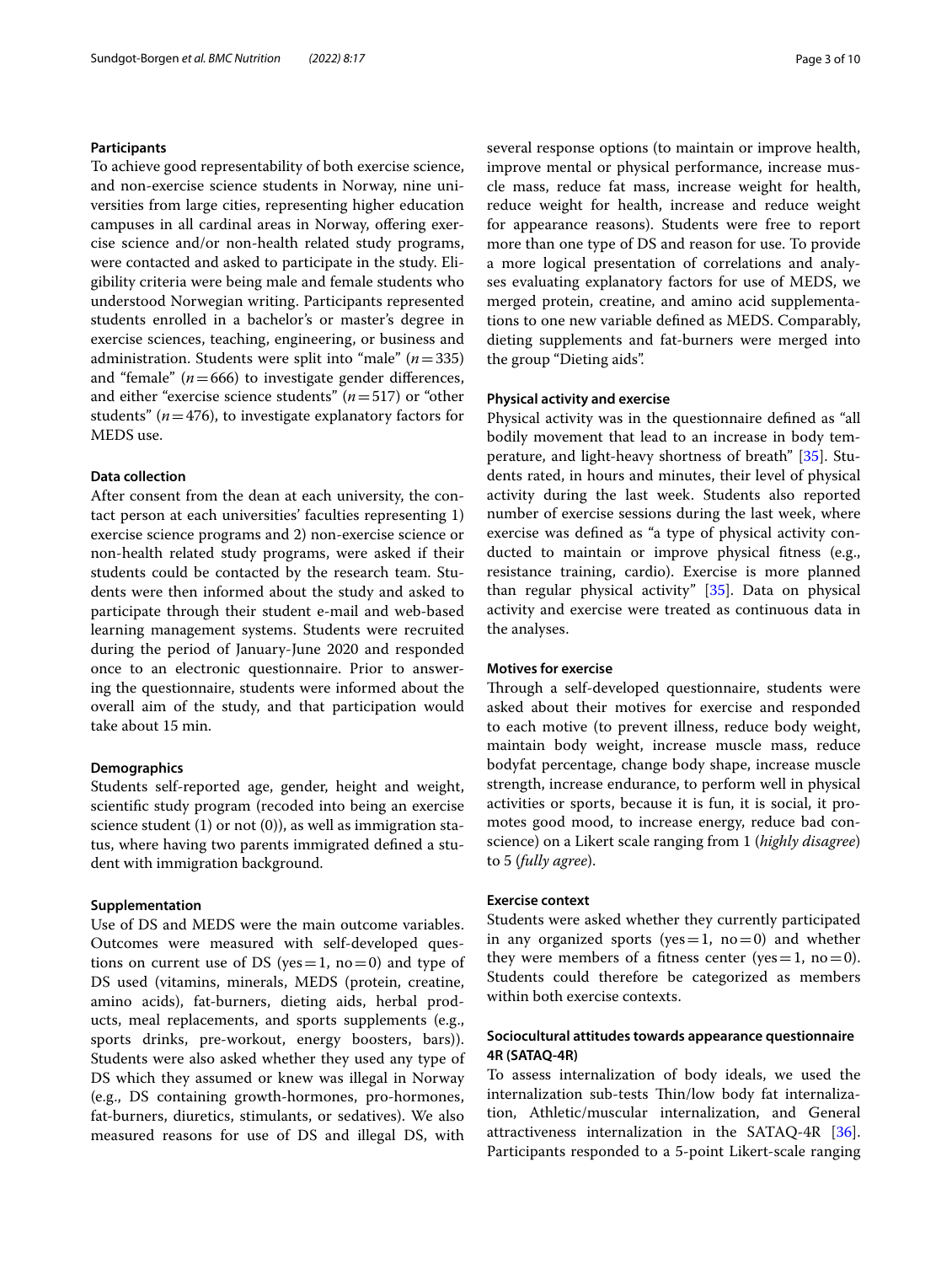from 1 (*strongly disagree*) to 5 (*strongly agree*), where negatively worded items were reversed and a mean score for each sub-test was calculated. A higher score indicates a higher degree of internalization. We found a good model fit for the current sample, and an  $\alpha$  of 0.79-0.87 and 0.81-0.89 for male and females, respectively. This is similar to reported  $α$  in college male and females [\[36](#page-9-16)].

#### **Statistical analyzes**

Data were analysed with IBM SPSS version 26. After visually evaluating the data for normality, between group diferences were analyzed using student independent t-test for numerical data and Chi-square test for categorical data. The association between variables was evaluated by Person's correlation and Chi-square test for numerical and categorical data, respectively, conducted with bootstrapping with 1000 replications. Correlation coefficients in the areas 0.1, 0.3 and 0.5 were interpreted as weak, moderate, and strong efect sizes, respectively [\[37\]](#page-9-17). (Data on group diference between MEDS users and non-users, and correlational data can be found within Additional Table [1](#page-8-16) and Additional Table [2,](#page-8-17) respectively). Direct logistic regression was performed to assess the impact of independent variables (SATAQ, exercise context, study program, BMI, physical activity level, number of exercise sessions, and motives for exercise) on the dependent dichotomous variable use of MEDS. Independent variables which signifcantly correlated with the dependent variable (*r*>0.2), and did not strongly correlate among each other, were included into the frst regression model. Goodness of ft test is presented with chi-square, degrees of freedom, and significance value. The Cox & Snell R square and Negelkerke R Square values provide an indication of the amount of variation in the dependent variable explained by the logistic regression model. The predictive value of each independent variable is presented through Odds Ratio (OR). OR above 1 represents a positive correlation, while<1 represents a negative correlation between dependent and independent variable within the logistic regression analyses. For the rest of the analyses, data are presented as mean(sd) and number of observants (%), and efect sizes for group diferences by Hedges' *g* (small: 0.2, medium: 0.5, large: 0.8) and Phi-coefficient (*φ*) (small: 0.1, medium: 0.3, large: 0.5) for numerical and categorical data, respectively. Alpha level was set to  $\leq$  0.05. Among all consenting students only one female exercise science student and one female reference student did not fully complete all questions. Therefore, no dropout differences were investigated.

### **Ethics**

The study was conducted according to the World Medical Association Declaration of Helsinki. It was approved by the Norwegian Regional Committees for medical and health research ethics (No. 33532) and the Norwegian Centre for Research data (No. 978522). The students consented to participate by pressing "yes" to the question of consent in an informative email and were redirected to the online questionnaire which was developed through the web-based system SurveyXact 8.2 offered by Ramböll, Aarhus, Denmark.

### **Results**

### **Demographics**

Participant characteristics are presented in Table [1](#page-4-0). Among the 5344 students who were informed about the study, a total of 1001 male (335) and female (666) students consented to participate, with variation of number of respondents between variables. The mean (sd) age and BMI of the total sample was 24.21 (4.76) years and 24.18  $(4.02)$  kg/m<sup>2</sup>, respectively, and in total, 9.5% of all students reported immigration background.

### **Frequency of dietary supplement use**

Vitamin, mineral, and protein supplement use was more frequent compared to other types of supplements (Table [2\)](#page-4-1). The use of MEDS and sports supplements were more frequent in male compared to female students  $(p = < 0.001)$  (Table [2](#page-4-1)). Due to the low frequency of dieting aids use among males and females, associations with, and explanations for, use of such supplements were not investigated further.

### **Reasons for dietary supplement use**

Among all response categories, "to maintain or improve health", followed by "to improve mental or physical performance", and "to increase muscle mass", stood out as the most frequently reasons for use of DS among students regardless of gender (Fig. [1](#page-5-0)). More males than females reported to use supplements to improve physical or mental performance ( $p = < 0.001$ ,  $\phi = 0.17$ ), to increase muscle mass ( $p = < 0.001$ ,  $\phi = 0.19$ ), to increase weight for health ( $p = 0.014$ ,  $\phi = -0.08$ ), and for appearance reasons ( $p = < 0.001$ ,  $\phi = -0.17$ ) (Fig. [1](#page-5-0)).

### **Explanatory factors for use of muscle enhancing dietary supplements** *Males*

The correlational analyses (see additional Table [2](#page-8-17)) led to the inclusion of ten factors assumed to predict the use of MEDS. The full model containing all predictors was significant,  $x^2$  (10,  $N=307$ )=101.34,  $p = <0.001$ , and explained between 28.1% (Cox and Snell R square) and 40.9% (Nagelkerke R square) of the variance in MEDS use, and correctly classifed 81.8% of the cases. Hours of physical activity per week, exercising to increase muscle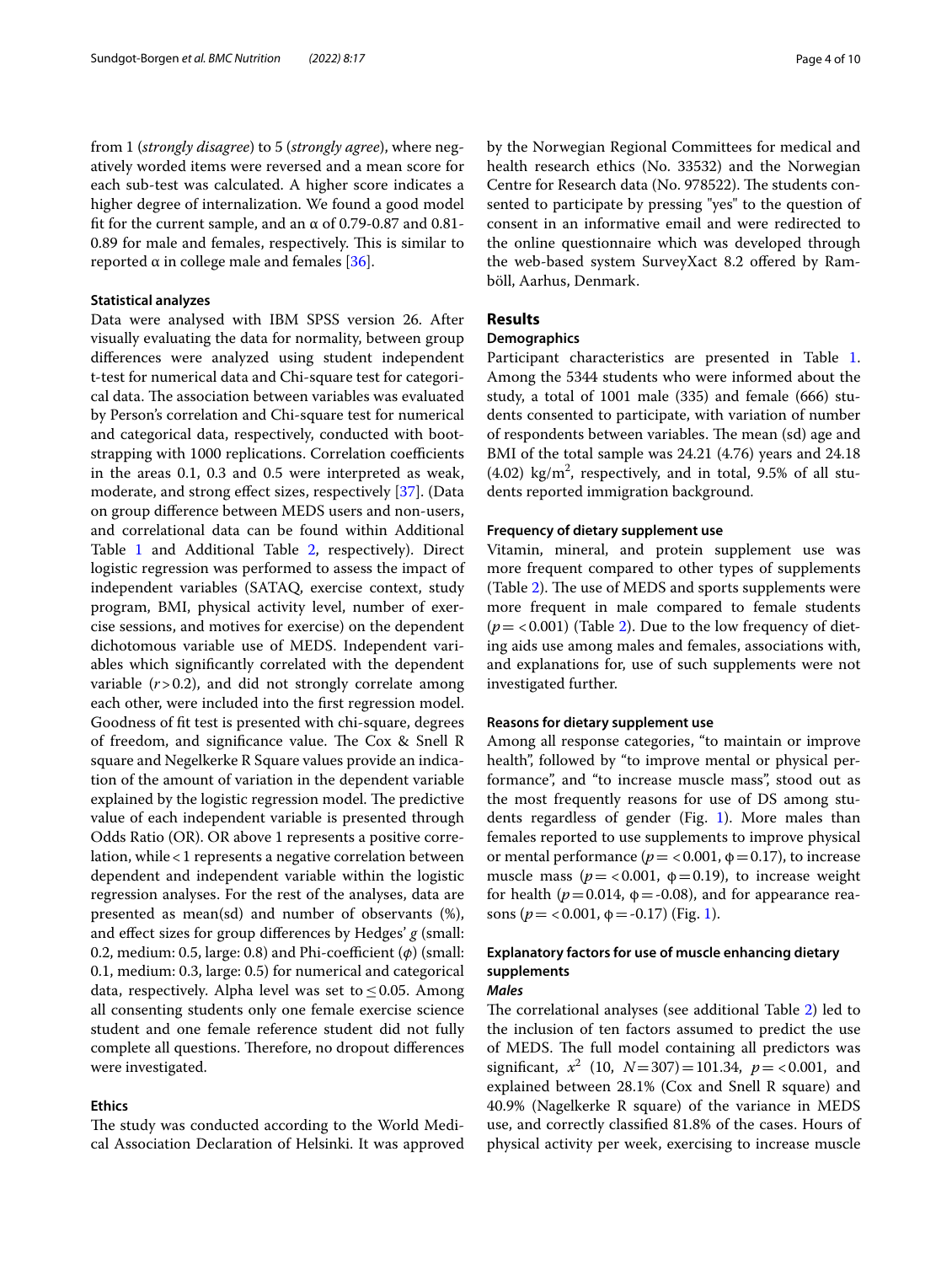<span id="page-4-0"></span>**Table 1** Participant characteristics presented as means (M) and standard deviation (sd) or total numbers (%)

|                            | <b>Males</b>     |              | <b>Females</b>   |              | P       | $g/\varphi$ |
|----------------------------|------------------|--------------|------------------|--------------|---------|-------------|
|                            | $\boldsymbol{N}$ | M (sd)       | $\boldsymbol{N}$ | M (sd)       |         |             |
| Age                        | 335              | 24.60 (4.83) | 666              | 24.02 (4.71) | .068    |             |
| BMI ( $kg \times m^2$ )    | 334              | 24.55 (3.31) | 661              | 24.00 (4.32) | .024    | 0.14        |
| Immigration status         | 334              | 32 (9.6%)    | 666              | 63 (9.5%)    | .951    |             |
| Study program              |                  |              |                  |              |         |             |
| Exercise science           | 333              | 220 (66.1%)  | 660              | 297 (45.0%)  | < .001  | 0.20        |
| Other sciences             | 333              | 113 (33.9%)  | 660              | 363 (55.0%)  | $-.001$ | 0.20        |
| PA, h/wk                   | 307              | 9.18(6.03)   | 588              | 7.19(5.83)   | < .001  | 0.34        |
| Exercise sessions/wk       | 307              | 6.00(2.80)   | 589              | 5.23(2.59)   | < .001  | 0.29        |
| Organized sports members   | 307              | 137 (44.6%)  | 587              | 185 (31.5%)  | < .001  | 0.13        |
| Fitness center members     | 307              | 217 (70.7%)  | 587              | 438 (74.6%)  | .207    |             |
| SATAQ-Athletic*            | 311              | 3.12(0.96)   | 599              | 3.06(0.92)   | -       |             |
| SATAQ-Thin*                | 311              | 2.25(0.98)   | 599              | 4.08(0.61)   | ٠       |             |
| SATAQ-General <sup>*</sup> | 311              | 3.41(0.96)   | 599              | 2.87(1.03)   | ۰       |             |

Age: years of age. BMI: body mass index (kg/m<sup>2</sup>). SATAQ-4R: Social attitudes towards appearance questionnaire-4 revised. \*SATAQ-4R includes male and female specifc items, and gender diferences are therefore not evaluated. PA h/wk: physical activity hours per week. Immigration status: the student and/or both parents have immigrated. A p-value of ≤0.05 is set as statistically signifcant when comparing two groups. *g*: Hedges' *g* represents the efect size for numerical data and φ: Phicoefficient represents effect size for categorical data and are only presented where there is a significant group difference

<span id="page-4-1"></span>**Table 2** Frequency of dietary supplement use among students shown as total number (N) and percentage (%)

|                                  | <b>Males</b> | <b>Females</b> | p       | φ      |
|----------------------------------|--------------|----------------|---------|--------|
| DS                               | 130 (42.3%)  | 232 (39.5%)    | .414    |        |
| Vitamins and/or minerals         | 79 (23.6%)   | 194 (29.1%)    | .063    |        |
| <b>MEDS</b>                      | 82 (24.5%)   | 68 (10.2%)     | $-.001$ | (0.19) |
| Protein supplements              | 64 (19.1%)   | 60 (9.0%)      | $-.001$ | (0.15) |
| Creatin                          | 50 (15%)     | 16 (2.4%)      | $-.001$ | (0.24) |
| Amino acids                      | 10 (3%)      | $9(1.4\%)$     | .074    |        |
| Sports products <sup>a</sup>     | 47 (14.0%)   | 51 (7.7%)      | .001    | (0.10) |
| Dieting aids                     | 4 (1.2%)     | $8(1.2\%)$     | ***     |        |
| Herbal products                  | 6(1.8%)      | 8 (1.2%)       | ***     |        |
| Illegal supplements <sup>b</sup> | $1(0.3\%)$   | $2(0.3\%)$     | ***     |        |

*DS* dietary supplements; *MEDS* muscle enhancing dietary supplements. a <sup>a</sup>Students were asked about their use of sports product beyond protein and creatine supplementation (e.g. sports drinks, pre-workout, energy boosters, bars). <sup>b</sup>Among different suggested illegal supplements that students could report use of, one male student reported use of growth hormones, while of the two female students reporting use of illegal supplements, central stimuli (*n*=2), fat burners that were considered illegal  $(n=1)$ , sedatives  $(n=1)$ , and narcotics  $(n=1)$ , were reported. A *p*-value of  $\leq$  0.05 is set as statistically significant when comparing two groups.  $φ$ : Phi-coefficient is only presented where there is a significant group difference. \*\*\* group difference has not been investigated due to small sample size

mass, and being a ftness center member, made signifcantly positive contributions to the model, while exercising to increase endurance and being an exercise science student made statistical negative contributions to the model (Table [3\)](#page-5-1). Being a ftness center member explained most of the use among male students, with an odds ratio of 3.81, after controlling for all other factors in the model.

#### *Females*

The correlational analyses (see additional Table [2](#page-8-17)) led to the inclusion of eight factors assumed to predict the use of MEDS. The full model containing all predictors was significant,  $x^2$  (7,  $N = 587$ ) = 46.66,  $p = <0.001$ , and explained between 7.6% (Cox and Snell R square) and 14.9% (Nagelkerke R square) of the variance in MEDS use, and correctly classifed 88.4% of the cases. Exercising to increase muscle mass and internalization of the athletic body ideal made signifcant positive contributions to the model (Table [4\)](#page-6-0). Internalization of the athletic body ideal explained most of the use among female students, with an odds ratio of 1.78, after controlling for all other factors in the model.

### **Discussion**

### **Summary of fndings**

This study aimed to explore the frequency of, and reasons for, DS use, and the frequency of, and explanatory factors for use of MEDS specifcally, in male and female university students.

Among Norwegian university students, a similar frequency of males (42.3%) and females (39.5%) reported use of DS. Most students reported to maintain health, improve physical or mental performance, and to increase muscle mass, as reasons for DS use in general. As many as 1 in 4 males and 1 in 10 females used MEDS, with a signifcant gender diference. In males, being a ftness center member, exercising to improve muscle mass, and a higher physical activity level, positively explained use of MEDS, while exercising to increase endurance and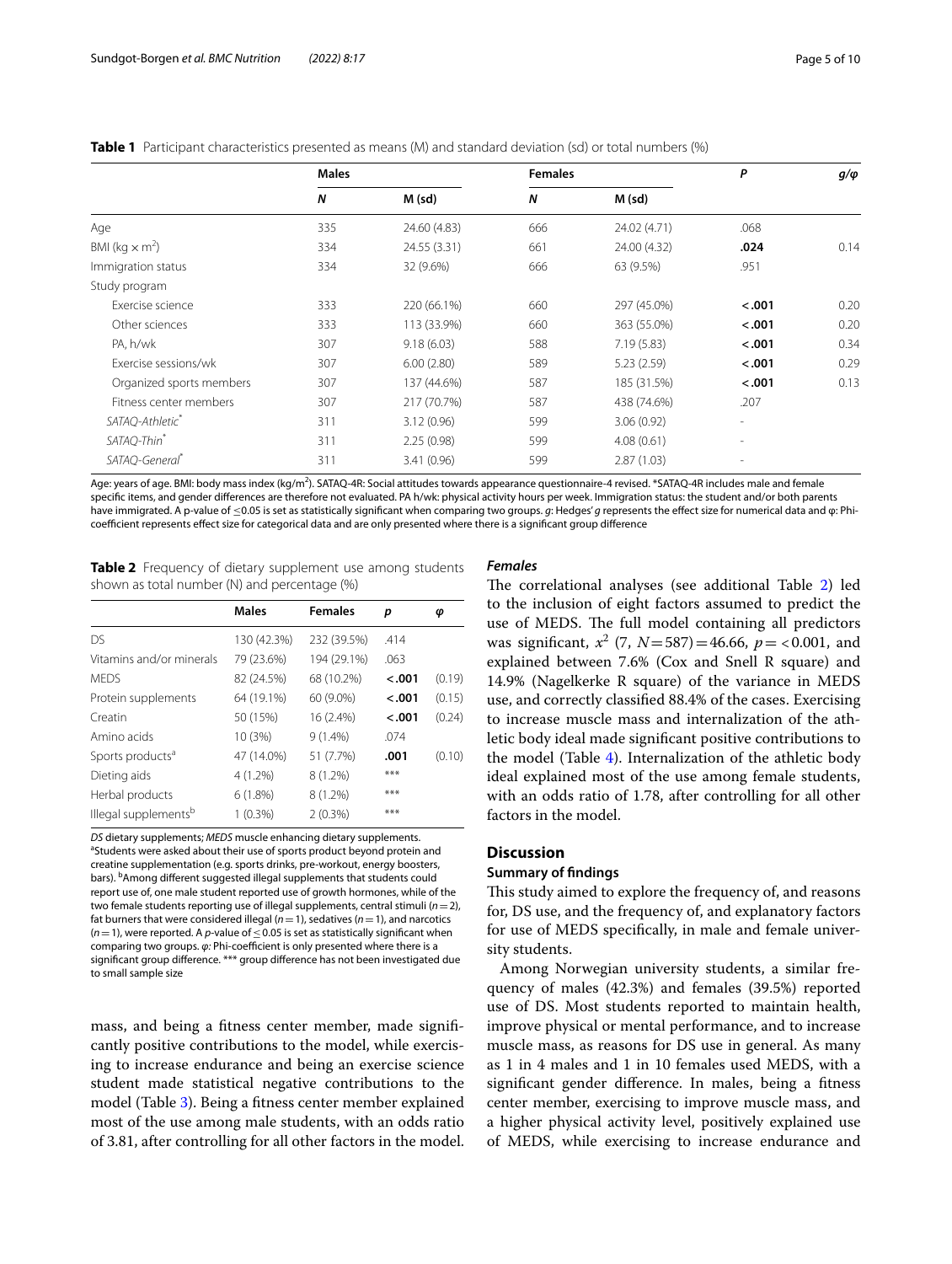

<span id="page-5-0"></span>

<span id="page-5-1"></span>**Table 3** Logistic regression presenting likelihood of using muscle enhancing dietary supplements in male university students

|                                  | B        | S.E   | Wald   | df | p    | <b>OR</b> | 95% C.I. for OR |       |
|----------------------------------|----------|-------|--------|----|------|-----------|-----------------|-------|
|                                  |          |       |        |    |      |           | Lower           | Upper |
| Physical activity h/w            | 0.08     | 0.03  | 6.08   |    | .014 | 1.09      | 1.02            | 1.16  |
| Exercise sessions/w              | 0.03     | 0.08  | 0.11   |    | .738 | 1.03      | 0.88            | 1.20  |
| Exercise to increase muscle mass | 0.68     | 0.26  | 6.69   |    | .010 | 1.96      | 1.18            | 3.27  |
| Exercise to improve strength     | 0.38     | 0.32  | 1.44   |    | .231 | 1.47      | 0.78            | 2.74  |
| Exercise to enhance endurance    | $-0.71$  | 0.21  | 12.05  |    | .001 | 0.49      | 0.33            | 0.73  |
| Exercise to change body shape    | 0.12     | 0.17  | 1.41   |    | .235 | 1.22      | 0.88            | 1.69  |
| SATAO Athletic                   | 0.13     | 0.24  | 0.29   |    | .588 | 1.14      | 0.71            | 1.84  |
| Study program <sup>a</sup>       | $-0.76$  | 0.35  | 4.58   |    | .032 | 0.47      | 0.24            | 0.94  |
| Fitness center member            | 1.34     | 0.50  | 7.19   |    | .007 | 3.81      | 1.43            | 10.14 |
| Participating in organized sport | 0.39     | 0.38  | 1.02   |    | .313 | 1.47      | 0.70            | 3.11  |
| Constant                         | $-5.541$ | 1.430 | 15.019 |    | .000 | 0.00      |                 |       |

h/w hours per week. <sup>a</sup>Being an exercise science student or not. OR above 1 represents a positive correlation, while<1 represents a negative correlation between dependent and independent variable

being an exercise science student, negatively explained use of MEDS. In females, internalizing the athletic body ideal and exercising to improve muscle mass positively explained use of MEDS.

### **Frequency of dietary supplement and muscle enhancing dietary supplement use**

The frequency of DS and MEDS use in our sample is lower than previously reported [[2,](#page-8-1) [5,](#page-8-3) [7](#page-8-14)[–9](#page-8-4)]. Diferences in

BMI seem not to be explaining these diferences, as BMI in the current sample is comparable to previous student samples  $[2, 5, 13, 35]$  $[2, 5, 13, 35]$  $[2, 5, 13, 35]$  $[2, 5, 13, 35]$  $[2, 5, 13, 35]$  $[2, 5, 13, 35]$  $[2, 5, 13, 35]$ . The differences in use of DS in general, and MEDS in particular, when comparing to other studies, might have been infuenced by how "use" was defned, in which our study asked about "current use", while previous studies asked about "the last six months"  $[2, 7, 8]$  $[2, 7, 8]$  $[2, 7, 8]$  $[2, 7, 8]$  $[2, 7, 8]$  or "the past 12 months"  $[9]$  $[9]$ . Our results indicate a low frequency of use of illegal DS (0.3% in both genders),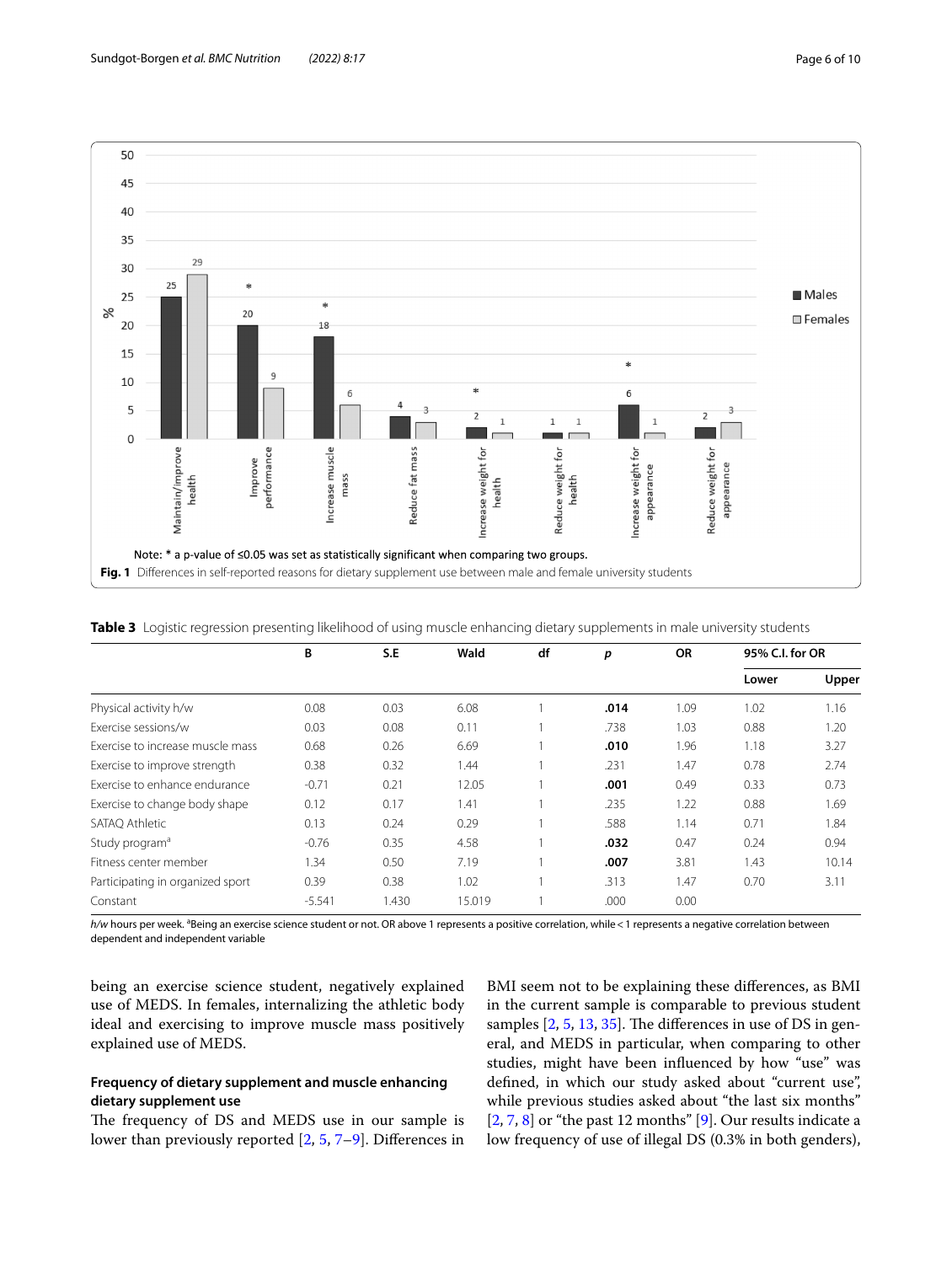|                                  | В       | S.E  | Wald  | Df | p    | <b>OR</b> | 95% C.I. for OR |       |
|----------------------------------|---------|------|-------|----|------|-----------|-----------------|-------|
|                                  |         |      |       |    |      |           | Lower           | Upper |
| Exercise sessions per week       | 0.06    | 0.06 | 0.91  |    | .339 | .06       | 0.94            | 1.18  |
| Exercise to increase muscle mass | 0.55    | 0.26 | 4.40  |    | .036 | .74       | 1.04            | 2.91  |
| Exercise to improve strength     | 0.08    | 0.32 | 0.07  |    | .795 | 1.09      | 0.58            | 2.07  |
| Exercise to change body shape    | 0.11    | 0.12 | 0.82  |    | .364 | 1.11      | 0.88            | 1.40  |
| SATAQ Athletic                   | 0.58    | 0.20 | 8.19  |    | .004 | 1.78      | 1.20            | 2.64  |
| Fitness center member            | 0.10    | 0.39 | 0.06  |    | .801 | 1.10      | 0.52            | 2.35  |
| Study program <sup>a</sup>       | $-0.13$ | 0.30 | 0.20  |    | .656 | 0.88      | 0.49            | 1.57  |
| Constant                         | $-7.39$ | 31.ء | 31.69 |    | .000 | 0.00      |                 |       |

<span id="page-6-0"></span>**Table 4** Logistic regression presenting likelihood of using muscle enhancing dietary supplements in female university students

<sup>a</sup> Being an exercise science student or not. OR above 1 represents a positive correlation, while < 1 represents a negative correlation between dependent and independent variable

which is lower than previous fndings among Norwegian males (2.9%) and females (1.0%) trying out for the military basic training [\[38\]](#page-9-18).

The lack of gender difference in use of DS in general, echoes what most studies from other countries have found  $[5, 6, 11, 13, 14]$  $[5, 6, 11, 13, 14]$  $[5, 6, 11, 13, 14]$  $[5, 6, 11, 13, 14]$  $[5, 6, 11, 13, 14]$  $[5, 6, 11, 13, 14]$  $[5, 6, 11, 13, 14]$  $[5, 6, 11, 13, 14]$  $[5, 6, 11, 13, 14]$  $[5, 6, 11, 13, 14]$ . However, our study is among few which have investigated gender diferences for specifc supplements, such as MEDS, and strengthens the assumption that males are more likely to use MEDS than females [\[5](#page-8-3), [8](#page-8-18), [11\]](#page-8-5). This gender difference might reflect a variance in advertisement targeted at males and females [[39\]](#page-9-19). It could also reflect a more prolonged period of muscular body idealization within the history of masculinity, resulting in a more established focus on supplement use to meet this body ideal among males compared to females [[40\]](#page-9-20).

### **Reasons for dietary supplement use**

The most frequent reported reasons for use of DS among our university students, where "to maintain or improve health", "improve mental or physical performance", and to "increase muscle mass", similar to what other student samples have reported  $[2, 5, 9-11]$  $[2, 5, 9-11]$  $[2, 5, 9-11]$  $[2, 5, 9-11]$  $[2, 5, 9-11]$ . In contrast to previous studies, we also looked at gender diferences and found that signifcantly more males compared to females reported use of DS to improve performance and muscle mass, and to increase weight for appearance. This gender diference might underline the under-communicated body appearance pressure among male students [[21\]](#page-9-2), and their use of body modifcation methods.

### **Explanatory factors for use of muscle enhancing dietary supplements**

Among males, being a ftness center member explained most of the variance in MEDS use, indicated by being four times more likely to use MEDS compared to not being a member. This result is in line with findings among Norwegian high school students [\[24](#page-9-5)] but contributes with new in-depth information with regards to adults [[31,](#page-9-11) [32\]](#page-9-12). Also, in line with fndings among high school students, although a higher physical activity level slightly increased the odds of using MEDS in males, our fndings are of no coherence between use of MEDS and participation in organized sports [[24](#page-9-5)]. Possible explanations might be the culture within ftness centers, where sale and use of such products are promoted [[31](#page-9-11)], and where a focus on body appearance and shaping dominates, as in contrast to the performance, enjoyment, health, and social focus, more prominently promoted within organized sports [[29](#page-9-9), [30,](#page-9-10) [41](#page-9-21)].

In males, reporting to exercise "to increase muscle mass" almost doubled the odds of using MEDS, which supports previous fndings among male American ft-ness center members [[32](#page-9-12)]. This might be expected, as those who aim to enhance muscle strength might be more receptive to advertisement claiming to give you a quick fx to improve muscle strength. In contrast, reporting to exercise "to increase endurance" reduced the odds of using MEDS, which is logical based on less intensive statements related to the products' efects on endurance, and the lower need of muscle building when aiming to improve endurance.

Finally, among males, we also found that being an exercise science student, as compared to other students, reduced the odds (OR: 0.47) of using MEDS. Our fnding adds to current knowledge about diferences in MEDS use between student groups. Firstly, because previous studies investigating diferences between study programs have investigated diferences in DS use in general, not specifcally MEDS. Secondly, previous studies included nurse, medicine, and pharmaceutical students, as health-related students, who in contrast to exercise science students, do not have an educational background in sports nutrition and exercise physiology,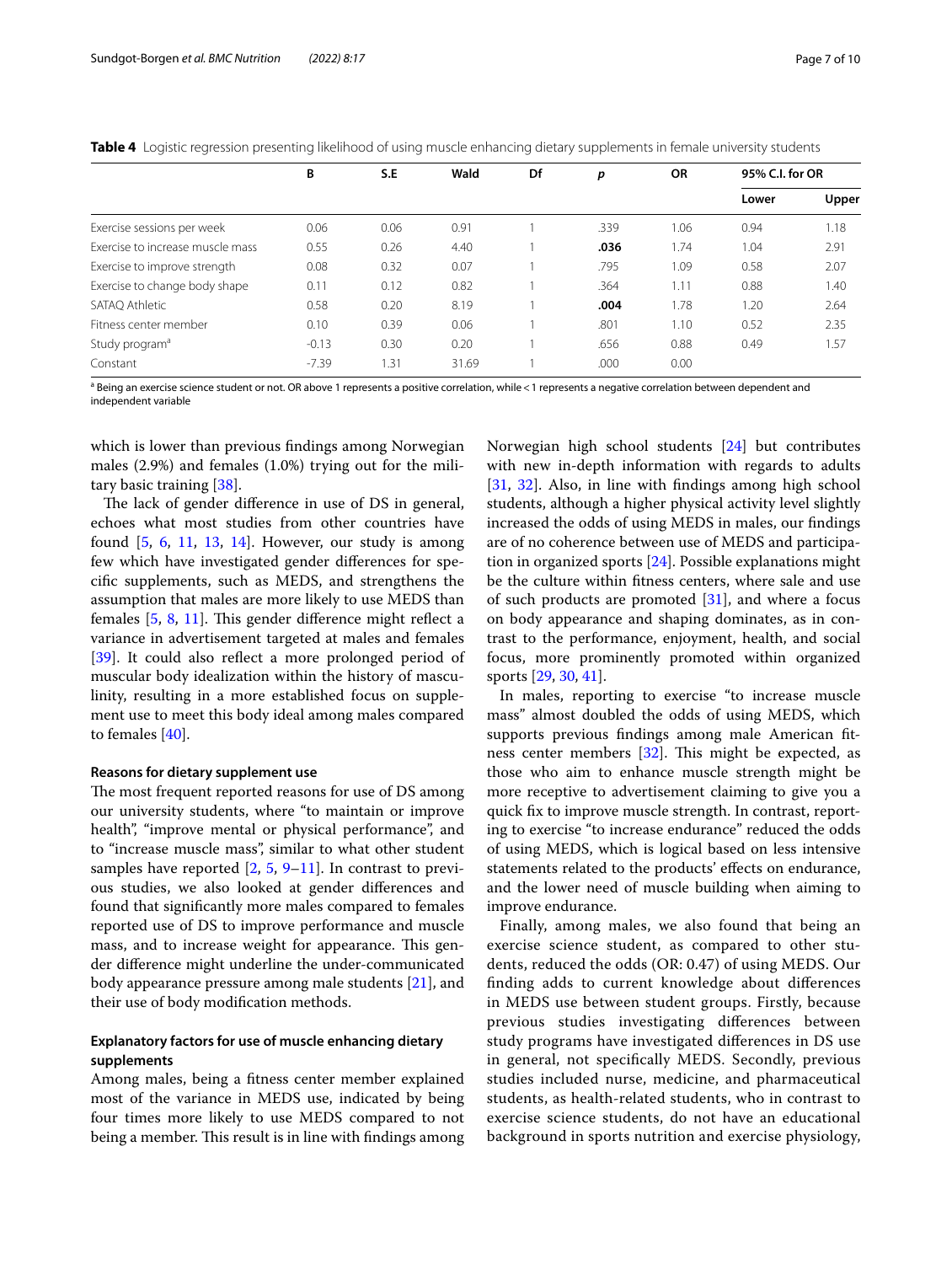and represent a very diferent health-related student group. The education of exercise science students provides them with sports nutrition and exercise knowledge which might have equipped them with lifestyle related media literacy. This argument only relies on the authors knowledge about exercise science students' curriculum, as we did not measure knowledge about supplements in our sample. However, one study supports our suggested explanation, by fnding that students with higher media literacy were less likely to be DS users [\[14](#page-8-9)]. Also, exercise science students are exposed to a social environment which does not emphasize the need for supplements and special product in addition to, or at the expense of, real foods.

In female students, internalization of the athletic body ideal and exercising to increase muscle mass, being two highly coinciding elements, partly explained the variance in use of MEDS, after adjusting for all other variables in the regression model. The finding that females who internalized the athletic body ideal and exercised to increase muscle mass, were almost two times more likely to use MEDS, is novel among adults. However, it supports previous fndings among Norwegian adolescent girls [\[24](#page-9-5)], and further underline that being occupied with improving physical appearance towards the muscular body ideal, takes part in explaining the use of MEDS.

Based on our fnding that explanatory factors vary between genders, one could speculate whether males' habits related to use of MEDS are more afected by the environment they engage in (exercise context and study program), while females' habits are more strongly driven by their own demands and perceived needs to meet ideals (internalization). Importantly, in the discussion of explanatory factors for use of MEDS in both males and females, it is necessary to point out that the regression models for both genders only partly explained use of MEDS, which leaves room for further investigation of other explanatory factors which were not measured in this study. As an example, we were not able to assess energy and nutrient intake in the current study, and we only assessed current use of supplements without asking about duration and amount of use per supplement. The inclusion of these aspects of use might be especially important in future studies aiming to investigate and reflect upon potential long-term health consequences of such use. Also, considering our study design, we were not able to explore causation. Therefore, we cannot be sure whether students who are introduced to e.g., an exercise science program or a ftness center, develop specifc behaviors in terms of using or not using MEDS, or whether individuals with specifc characteristics are more prone to engage in such environments, and at the same

time use such supplements. Longitudinal studies to better investigate direction of associations are needed in future research.

Importantly, our sample is comparable to previous student samples regarding age, BMI, and gender distribution within the sample. However, our sample difer by representing both exercise science students in addition to non-health and non-exercise science students. Also, in contrast to most studies, our sample included several universities, representing students from all parts of Norway.

#### **Strengths and limitations**

Our study included a large sample size, compared both male and female students, and included scarcely investigated explanatory factors for use of MEDS. Despite the large sample size, a low response rate may impair generalization, and well-known biases are related to selfreport of physical activity and exercise. Finally, based on our cross-sectional study design, cause-efect cannot be discussed.

### **Perspectives**

Because higher education is assumed to lead to enhanced competence to practice source criticism and to make evidence-based lifestyle choices, the high frequency of DS and MEDS use among Norwegian university students, is surprising. Although we found less frequent DS and MEDS use compared to previous studies, the frequency of, reasons for, and explanatory factors for use, such as appearance, is of concern due to the potential negative physical and mental health efects. Variables related to body idealization are found to reduce well-being and mental health. Therefore, the use of MEDS can be related to a condition of less favorable mental health. Since studying exercise science seemed to result in lower frequency of MEDS use in our study, increased knowledge about health, exercise, and nutrition, might be important to prevent uncritical use of such supplements. Changes are also necessary within the ftness center industry, as this exercise context is known to promote idealization of specifc body types in addition to promoting and selling MEDS.

### **Conclusion**

Use of DS in general, and MEDS specifcally, is frequent among Norwegian university students, with a higher frequency of MEDS use among males compared to females. Students most frequently used DS "to maintain or improve health", "to improve mental or physical performance", or "to increase muscle mass". In relation to use of MEDS, internalizing the athletic body ideal,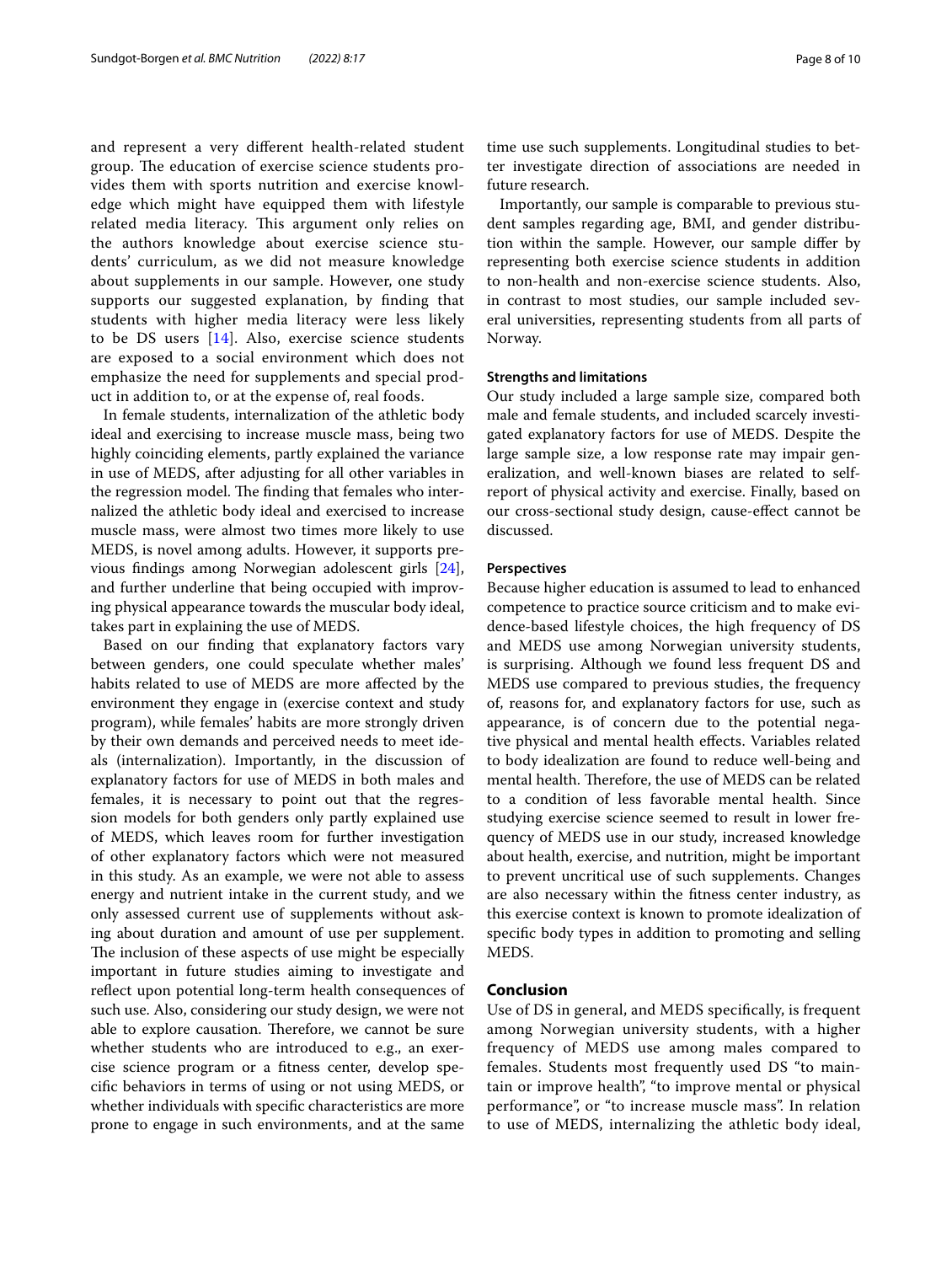being a ftness center member, study program, exercising to increase muscle mass and to improve endurance, and physical activity level, partly explained use of MEDS, with important diferences between males and females.

#### **Abbreviations**

DS: Dietary supplements; MEDS: Muscle enhancing dietary supplements; SATA-Q: Social attitudes towards appearance questionnaire; OR: Odds ratio; SD: Standards deviation; CI: Confdence interval; M: Mean; S.E.: Standard error.

### **Supplementary Information**

The online version contains supplementary material available at [https://doi.](https://doi.org/10.1186/s40795-022-00510-1) [org/10.1186/s40795-022-00510-1](https://doi.org/10.1186/s40795-022-00510-1).

<span id="page-8-16"></span>**Additional fle 1: Additional Table 1.** Characteristics of, and diferences between, male and female users and non-users of muscle enhancing dietary supplements.

<span id="page-8-17"></span>**Additional fle 2: Additional Table 2**. Associations with use of muscle enhancing dietary supplements.

#### **Acknowledgements**

The authors would like to thank all participating students and their respective universities for taking part in this study.

#### **Authors' contributions**

This study is a multidisciplinary cooperation between experts in exercise medicine from the Norwegian School of Sport Sciences, Oslo University Hospital, Østfold University College, and the University of Agder. CSB generated the original research idea, in collaboration with JSB. CSB, JSB, TFM, and MKT, collaborated on the study protocol and developed the questionnaire package. CSB collected the data, conducted the analyses, and wrote the frst draft of the manuscript with important contributions from all co-authors with additional fnal approvals from all co-authors.

#### **Funding**

The Department of Sports Medicine at the Norwegian School of Sport Sciences fnanced gift cards which the participating students were in the draw for. There is no other funding to report. The Norwegian School of Sport Sciences did not interfere with study protocol, data collection, analyses, or manuscript preparations.

#### **Availability of data and materials**

The datasets generated and analyzed during the current study are not publicly available due to further use of the datafle in upcoming studies but are available from the corresponding author on reasonable request.

#### **Declarations**

#### **Ethics approval and consent to participate**

The study was conducted according to the World Medical Association Declaration of Helsinki and approved by the Norwegian Regional Committees for medical and health research ethics (No. 33532) and the Norwegian Centre for Research data (No. 978522). Informed consent was obtained from all subjects.

#### **Consent for publication**

Not applicable.

#### **Competing interests**

The authors declare that they have no competing interests.

#### **Author details**

<sup>1</sup> Department of Sports Medicine, Norwegian School of Sport Sciences, Sognsveien 220, N-0806 Oslo, Norway. <sup>2</sup> Regional Department for Eating Disorders, Division of Mental Health and Addiction, Oslo University Hospital, Postbox 4956, Nydalen, 0424 Oslo, Norway. <sup>3</sup> Faculty of Health, Welfare and Organization, Østfold University College, PO 700, 1757 Halden, Norway. 4 Faculty of Health and Sport Sciences, University of Agder, Postbox 422, 4604 Kristiansand, Norway.

#### Received: 25 June 2021 Accepted: 14 February 2022 Published online: 24 February 2022

#### **References**

- <span id="page-8-0"></span>NIH. What you need to know. Dietary supplements: National institute of Health. Office of dietary supplements; 2020 [Available from: [https://ods.](https://ods.od.nih.gov/factsheets/WYNTK-Consumer/) [od.nih.gov/factsheets/WYNTK-Consumer/.](https://ods.od.nih.gov/factsheets/WYNTK-Consumer/)
- <span id="page-8-1"></span>2. Barnes K, Ball L, Desbrow B, Alsharairi N, Ahmed F. Consumption and reasons for use of dietary supplements in an Australian university population. Nutrition. 2016;32(5):524–30.
- 3. Block G, Jensen CD, Norkus EP, Dalvi TB, Wong LG, McManus JF, et al. Usage patterns, health, and nutritional status of long-term multiple dietary supplement users: a cross-sectional study. Nutr J. 2007;6(1):1–11.
- <span id="page-8-2"></span>4. Li K, Kaaks R, Linseisen J, Rohrmann S. Consistency of vitamin and/or mineral supplement use and demographic, lifestyle and health-status predictors: fndings from the European Prospective Investigation into Cancer and Nutrition (EPIC)-Heidelberg cohort. Br J Nutr. 2010;104(7):1058–64.
- <span id="page-8-3"></span>5. Lieberman HR, Marriott BP, Williams C, Judelson DA, Glickman EL, Geiselman PJ, et al. Patterns of dietary supplement use among college students. Clin Nutr. 2015;34(5):976–85.
- <span id="page-8-6"></span>6. Valentine AA, Schumacher JR, Murphy J, Ma YJ. Dietary supplement use, perceptions, and associated lifestyle behaviors in undergraduate college students, student-athletes, and ROTC cadets. J Am Coll Health. 2018;66(2):87–97.
- <span id="page-8-14"></span>7. El Khoury D, Dwyer JJ, Fein L, Brauer P, Brennan S, Alfaro I. Understanding the use of dietary supplements among athlete and non-athlete university students: Development and validation of a questionnaire. Sports. 2019;7(7):166.
- <span id="page-8-18"></span>8. El Khoury D, Hansen J, Tabakos M, Spriet LL, Brauer P. Dietary Supplement Use among Non-athlete Students at a Canadian University: A Pilot-Sur‑ vey. Nutrients. 2020;12(8):2284.
- <span id="page-8-4"></span>Begdache L, Kianmehr H, Heaney CV. College education on dietary supplements may promote responsible use in young adults. J Diet Suppl. 2018;17(1):67–80.
- <span id="page-8-15"></span>10. Nagvi AA, Ahmad R, Elewi AAW, AlAwa AH, Alasiri MJ. Dietary supplement use among undergraduate male students in health and non-health cluster colleges of a public-sector university in Dammam. Saudi Arabia BMC Complement Altern Med. 2018;18(1):1–11.
- <span id="page-8-5"></span>11. Kobayashi E, Sato Y, Umegaki K, Chiba T. The prevalence of dietary supplement use among college students: a nationwide survey in Japan. Nutrients. 2017;9(11):1250.
- <span id="page-8-7"></span>12. Bailey RL, Gahche JJ, Miller PE, Thomas PR, Dwyer JT. Why US adults use dietary supplements. JAMA Intern Med. 2013;173(5):355–61.
- <span id="page-8-8"></span>13. Žeželj SP, Tomljanović A, Jovanović GK, Krešić G, Peloza OC, Dragaš-Zubalj N, et al. Prevalence, knowledge and attitudes concerning dietary supplements among a student population in Croatia. Int J Environ Res Public Health. 2018;15(6):1058.
- <span id="page-8-9"></span>14. Yang SC, Hsu W-C, Chiang C-H. The Associations Among Individual Factors, Media Literacy, and Dietary Supplement Use Among College Students: Cross-Sectional Study. J Med Internet Res. 2020;22(8):e19056.
- <span id="page-8-10"></span>15. Guallar E, Stranges S, Mulrow C, Appel LJ, Miller ER III. Enough is enough: stop wasting money on vitamin and mineral supplements. Ann Intern Med. 2013;159(12):850–1.
- <span id="page-8-11"></span>16. Lentjes MA. The balance between food and dietary supplements in the general population. Proc Nutr Soc. 2019;78(1):97–109.
- <span id="page-8-12"></span>17. Marik PE, Flemmer M. Do dietary supplements have benefcial health efects in industrialized nations: what is the evidence? J Parenter Enter Nutr. 2012;36(2):159–68.
- <span id="page-8-13"></span>18. Maughan RJ. Quality assurance issues in the use of dietary supplements, with special reference to protein supplements. J Nutr. 2013;143(11):1843S-S1847.